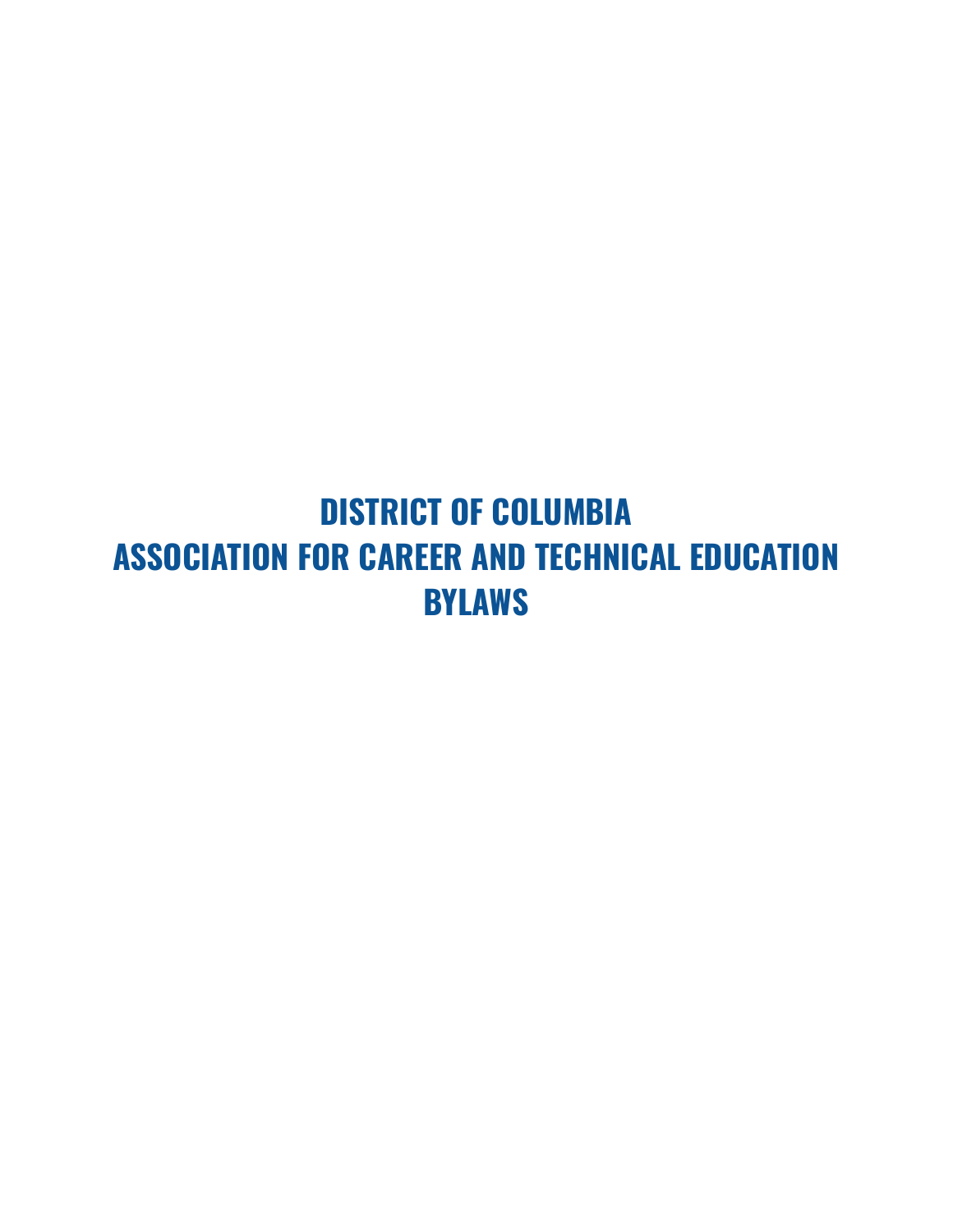# **TABLE OF CONTENTS**

| <b>ARTICLE I. NAME</b>                      | 4                |
|---------------------------------------------|------------------|
| <b>ARTICLE II. MISSION AND PURPOSE</b>      | 4                |
| <b>Mission</b>                              | 4                |
| <b>Purpose</b>                              | 4                |
| <b>Powers</b>                               | 4                |
| <b>ARTICLE III. MEMBERSHIP</b>              | 4                |
| <b>Eligibility</b>                          | 4                |
| <b>Classification of Members</b>            | 4                |
| <b>Membership Descriptions</b>              | 4                |
| <b>Dues</b>                                 | 5                |
| <b>Voting and Holding Office</b>            | 5                |
| <b>Membership Year</b>                      | 6                |
| <b>Dues Setting Authority</b>               | 6                |
| <b>ARTICLE IV. ORGANIZATIONAL STRUCTURE</b> | 6                |
| <b>Affiliated State Associations</b>        | 6                |
| <b>ARTICLE V. OFFICERS</b>                  | 6                |
| <b>DC ACTE Officers</b>                     | 6                |
| <b>Duties of Officers</b>                   | 6                |
| <b>Qualifications of Officers</b>           | 7                |
| <b>Resignation and Removal</b>              | 8                |
| <b>ARTICLE VI. COMMITTEES</b>               | 8                |
| <b>Establishment of Committees</b>          | 8                |
| <b>Standing Committees</b>                  | 8                |
| <b>Ad Hoc Committees</b>                    | 9                |
| <b>ARTICLE VII. ELECTIONS</b>               | 9                |
| <b>Eligibility</b>                          | $\boldsymbol{9}$ |
| <b>Process of Nomination</b>                | 10               |
| <b>Procedures of Election</b>               | 10               |
| <b>Vacancies in Office</b>                  | 10               |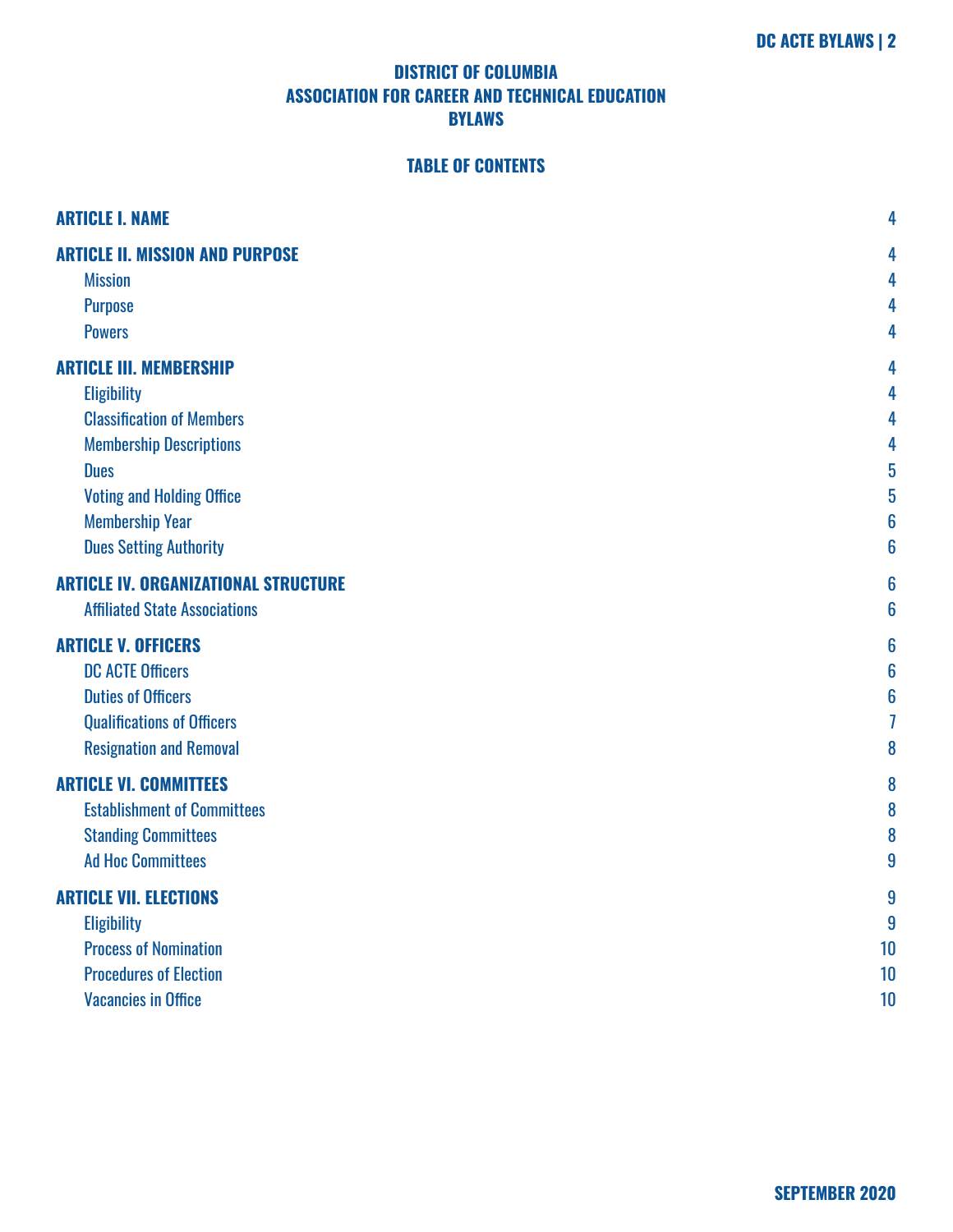# **TABLE OF CONTENTS**

| <b>ARTICLE VIII. MEETINGS</b>                 | 11 |
|-----------------------------------------------|----|
| <b>Annual General Association Meeting</b>     | 11 |
| <b>Business Meetings</b>                      | 11 |
| <b>Ad Hoc Meetings</b>                        | 11 |
| <b>Leadership Meetings</b>                    | 11 |
| <b>Recess</b>                                 | 11 |
| Quorum                                        | 11 |
| <b>ARTICLE IX. FISCAL YEAR</b>                | 11 |
| <b>ARTICLE X. PARLIAMENTARY AUTHORITY</b>     | 11 |
| <b>ARTICLE XI. AMENDMENTS</b>                 | 12 |
| <b>ARTICLE XII. ESTABLISHMENT OF POLICIES</b> | 12 |
| <b>ARTICLE XIII. MISCELLANEOUS PROVISIONS</b> | 12 |
| <b>Discrimination</b>                         | 12 |
|                                               |    |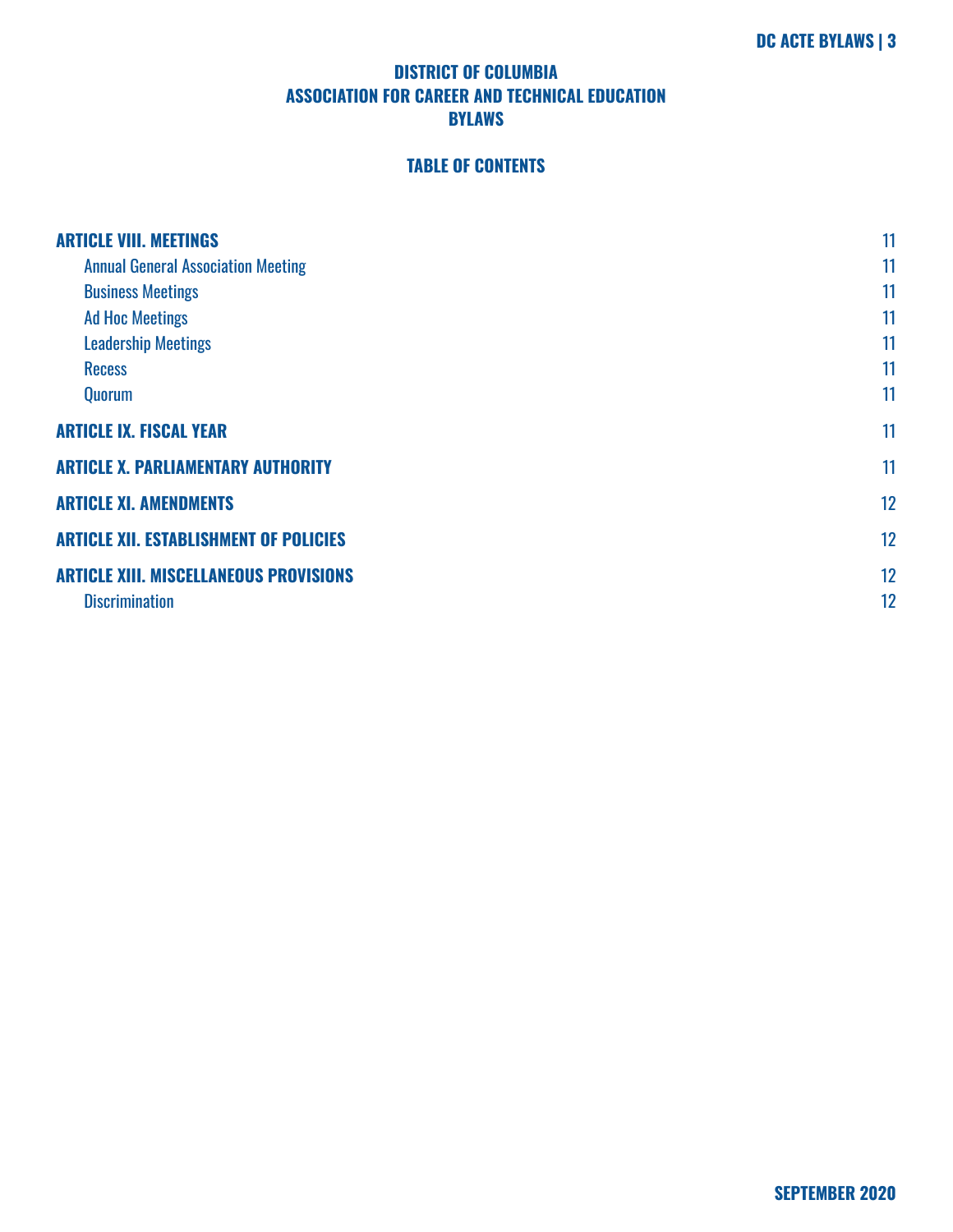## **ARTICLE I. NAME**

<span id="page-3-0"></span>The name of this organization shall be the District of Columbia Association of Career and Technical Education, a 501(c)3 registered agency. However, the "DC ACTE" may officially be used to designate the organization, its committees, or members thereof. DC ACTE is an affiliate association and unified with the Association of Career and Technical Education ("ACTE").

## **ARTICLE II. MISSION AND PURPOSE**

## <span id="page-3-2"></span><span id="page-3-1"></span>**A. Mission**

The mission of DC ACTE is to provide the educational leadership needed to develop a career and technical education community and competitive workforce within the District.

## <span id="page-3-3"></span>**B. Purpose**

The following are the purposes of DC ACTE.

- 1. Unite the profession of career and technical education (CTE) across the District of Columbia, promoting a closer relationship between state and national agencies primarily engaged in CTE, other state and national agencies, and professional organizations involved in education and workforce development.
- 2. Unify all DC ACTE members.
- 3. Promote local, state, and national legislation on behalf of CTE.
- 4. Increase the effectiveness of CTE throughout the District of Columbia.
- 5. Encourage further development of CTE secondary and postsecondary programs.
- 6. Emphasize and encourage the promotion and expansion of the nationally recognized career and technical student organizations within the District of Columbia.
- 7. Provide opportunities for networking and promoting professional development for its members.
- 8. Promote access and equity within the District of Columbia CTE programs and within the profession.

## <span id="page-3-4"></span>**C. Powers**

The DC ACTE shall have and possess all rights, powers, and privileges given to the DC ACTE by common law, to sue and be sued, to borrow money and secure payment of the same by notes, bonds and mortgages upon personal and real property, and to rent, lease, purchase, hold, sell, and convey such personal and real property as may be necessary and proper for the purpose of erecting buildings, and for other proper objects of the DC ACTE.

## **ARTICLE III. MEMBERSHIP**

## <span id="page-3-6"></span><span id="page-3-5"></span>**A. Eligibility**

All persons interested in the purposes of the DC ACTE shall be eligible for membership.

## <span id="page-3-7"></span>**B. Classification of Members**

- 1. Professional Membership
- 2. Student Membership
- 3. Emeritus Membership
- 4. DC ACTE Life Membership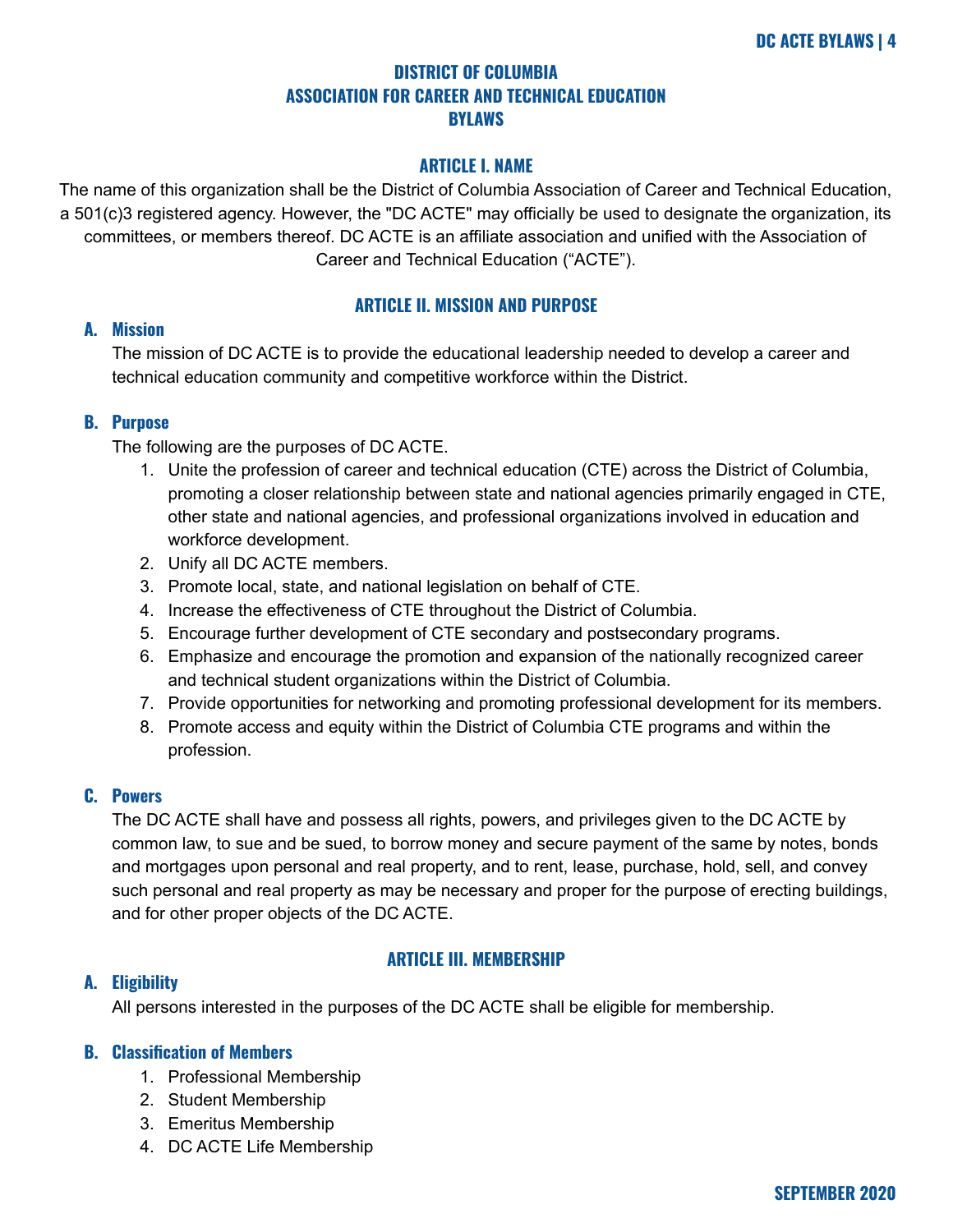## <span id="page-4-0"></span>**C. Membership Descriptions**

- 1. Professional Membership:
	- a. full-time and part-time CTE professionals employed or interested in CTE within the District of Columbia.
- 2. Student Membership:
	- a. individual membership for persons enrolled in a secondary or postsecondary institution within the District of Columbia; and
	- b. student members are not employed full-time within the District of Columbia's education system.
- 3. Emeritus Membership:
	- a. individual membership for retired District of Columbia CTE professionals, by residence or previous employment.
- 4. DC ACTE Life Membership:
	- a. individual membership for past DC ACTE presidents.

#### <span id="page-4-1"></span>**D. Dues**

ACTE collects dues on behalf of DC ACTE under the supervision of the DC ACTE President and Treasurer.

- 1. Membership dues shall be remitted for the following classifications:
	- a. Professional Membership:
		- i. membership dues are \$20.00; and
		- ii. professional members are required to hold DC ACTE and National ACTE memberships simultaneously.
	- b. Student Membership:
		- i. membership dues are \$10.00; and
		- ii. the student must provide a current transcript or a copy of a valid student ID for membership.
	- c. Emeritus Membership:
		- i. membership dues are \$10.00.
	- d. DC ACTE Life Membership:
		- i. membership dues are \$0.00; and
		- ii. the "DC ACTE Life Member" must renew their membership annually.

## <span id="page-4-2"></span>**E. Voting and Holding Office**

- 1. DC ACTE Professional members shall be considered eligible for voting, officer positions, committee leadership, awards, and assembly of delegates.
- 2. DC ACTE Student members shall be considered eligible for voting, committee leadership, and awards.
- 3. DC ACTE Emeritus members shall be considered eligible for voting, officer positions, committee leadership, and awards.
- 4. DC ACTE Life members shall be considered eligible for voting, officer positions, committee leadership, and awards.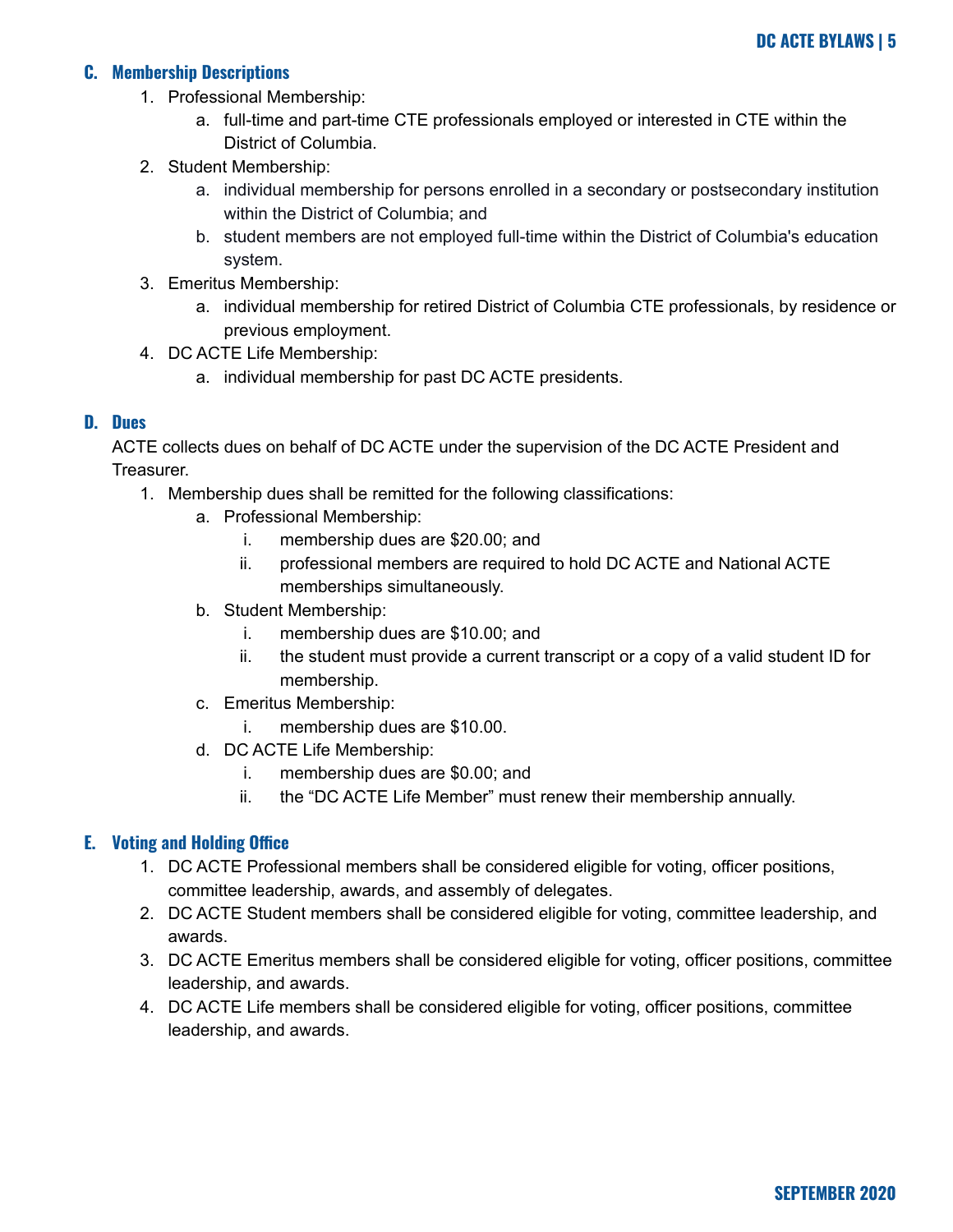## <span id="page-5-0"></span>**F. Membership Year**

Membership shall begin with payment of dues. The membership year shall begin October 1 of one year and end September 30 of the following year, regardless of when dues are paid. Membership dues are not prorated.

#### <span id="page-5-1"></span>**G. Dues Setting Authority**

DC ACTE Membership dues amounts are proposed by the DC ACTE Executive Committee and voted on by the membership.

#### **ARTICLE IV. ORGANIZATIONAL STRUCTURE**

#### <span id="page-5-3"></span><span id="page-5-2"></span>**A. Affiliated State Associations**

Affiliated state associations are organizations which are organized for the purpose of providing leadership and services to promote, improve, and maintain the quality of CTE in that state. Affiliated state associations are those applying for and approved by the Board of Directors for this status. In addition, one association organized for individuals employed by federal and national offices shall be recognized as a state association and shall conform to the requirements of and have the rights and privileges accorded to state associations in these Bylaws. Affiliated state associations shall meet the following criteria:

- 1. effective January 1, 1999, each state may have a single affiliated association. Any state, the District of Columbia, commonwealth, territory, insular area, or nation shall be considered eligible for affiliation with National ACTE as state associations;
- 2. the organizational structure of each affiliated state association shall embrace all those interested in CTE who are from that state;
- 3. the bylaws and policies of an affiliated state association shall not be in conflict with the ACTE Bylaws and operating policies; and
- 4. each affiliated state association shall provide its members an opportunity to affiliate with any division category in the ACTE structure.

## **ARTICLE V. OFFICERS**

## <span id="page-5-5"></span><span id="page-5-4"></span>**A. DC ACTE Officers**

- 1. The officers of the Association shall be a president, vice president, treasurer, and secretary.
- 2. The aforementioned officers shall serve as the DC ACTE Executive Committee.
- 3. All officer terms are two years.

## <span id="page-5-6"></span>**B. Duties of Officers**

- 1. The President shall perform all the duties as assigned by the DC ACTE Executive Committee which include:
	- a. attending monthly virtual National ACTE state association meetings;
	- b. attending the annual ACTE Careertech Vision Conference;
	- c. attending ACTE National Policy Seminar;
	- d. attending the ACTE Region I Conference;
	- e. presiding over all DC ACTE General Association, Business, and AD Hoc Meetings;
	- f. ensuring the State Association meets all requirements and remains in good standing with National ACTE and the District of Columbia; and
	- g. support and promote the Strategic Plan of DC ACTE.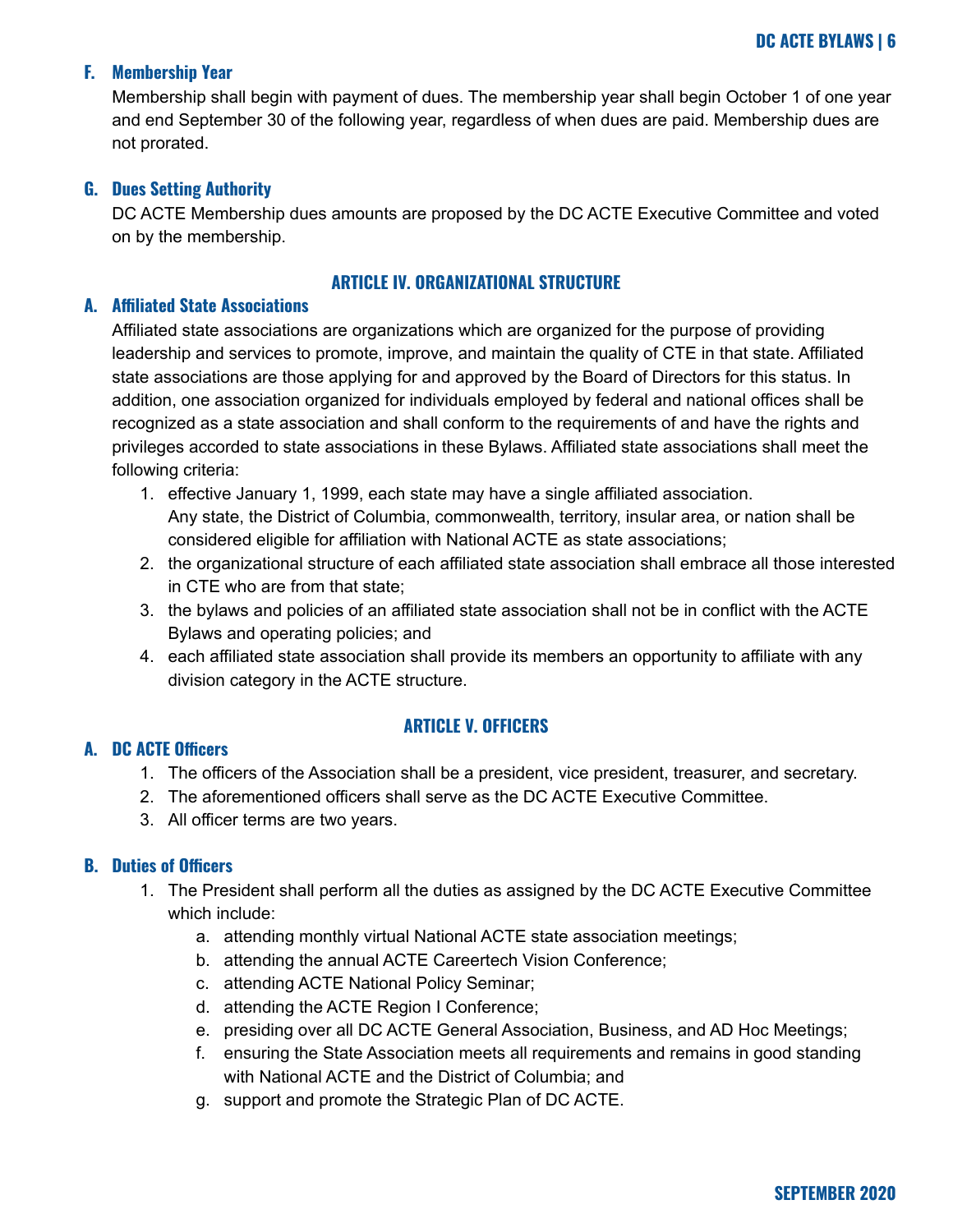- 2. The Vice-President shall perform all the duties as assigned by the DC ACTE Executive Committee, which include:
	- a. serving in an advisory capacity to the president and coordinating the activities of all committees;
	- b. serve in the absence of the President when appropriate;
	- c. attending the annual ACTE Careertech Vision Conference;
	- d. attending the ACTE Region I Conference; and
	- e. support and promote the Strategic Plan of DC ACTE.
- 3. The treasurer shall perform all the duties as assigned by the DC ACTE finances Executive Committee, which include:
	- a. the maintenance, reporting, and accounting for all DC ACTE finances and performing such duties as directed by the Executive Committee;
	- b. attending the annual ACTE Careertech Vision Conference;
	- c. attending the ACTE Region I Conference; and
	- d. support and promote the Strategic Plan of DC ACTE.
- 4. The secretary shall perform all the duties as assigned by the DC ACTE finances Executive Committee, which include:
	- a. recording and publishing the proceedings of Executive Committee, Business, and General Association Meetings, in addition to, performing such duties as directed by the Executive Committee;
	- b. attending the annual ACTE Careertech Vision Conference;
	- c. attending the ACTE Region I Conference; and
	- d. support and promote the Strategic Plan of DC ACTE.

## <span id="page-6-0"></span>**C. Qualifications of Officers**

- 1. The President shall:
	- a. be a professional DC ACTE member in good standing for at least two (2) consecutive years;
	- b. has served on a DC ACTE Standing Committee for at least one (1) year;
	- c. demonstrated leadership within the District of Columbia's CTE community;
	- d. attended at least one (1) ACTE Vision Conference; and
	- e. be able to give a sufficient amount of time to carry out the duties of the office.
- 2. The Vice-President shall:
	- a. be a professional DC ACTE member in good standing for at least two (2) consecutive years;
	- b. has served on a DC ACTE Standing Committee for at least one (1) year;
	- c. demonstrated leadership within the District of Columbia's CTE community; and
	- d. be able to give a sufficient amount of time to carry out the duties of the office.
- 3. The Treasurer shall:
	- a. be a professional DC ACTE member in good standing for at least two (2) consecutive years;
	- b. has served on a DC ACTE Standing Committee for at least one (1) year;
	- c. demonstrated leadership within the District of Columbia's CTE community; and
	- d. be able to give a sufficient amount of time to carry out the duties of the office.
- 4. The Secretary shall:
	- a. be a professional DC ACTE member in good standing for at least two (2) consecutive years;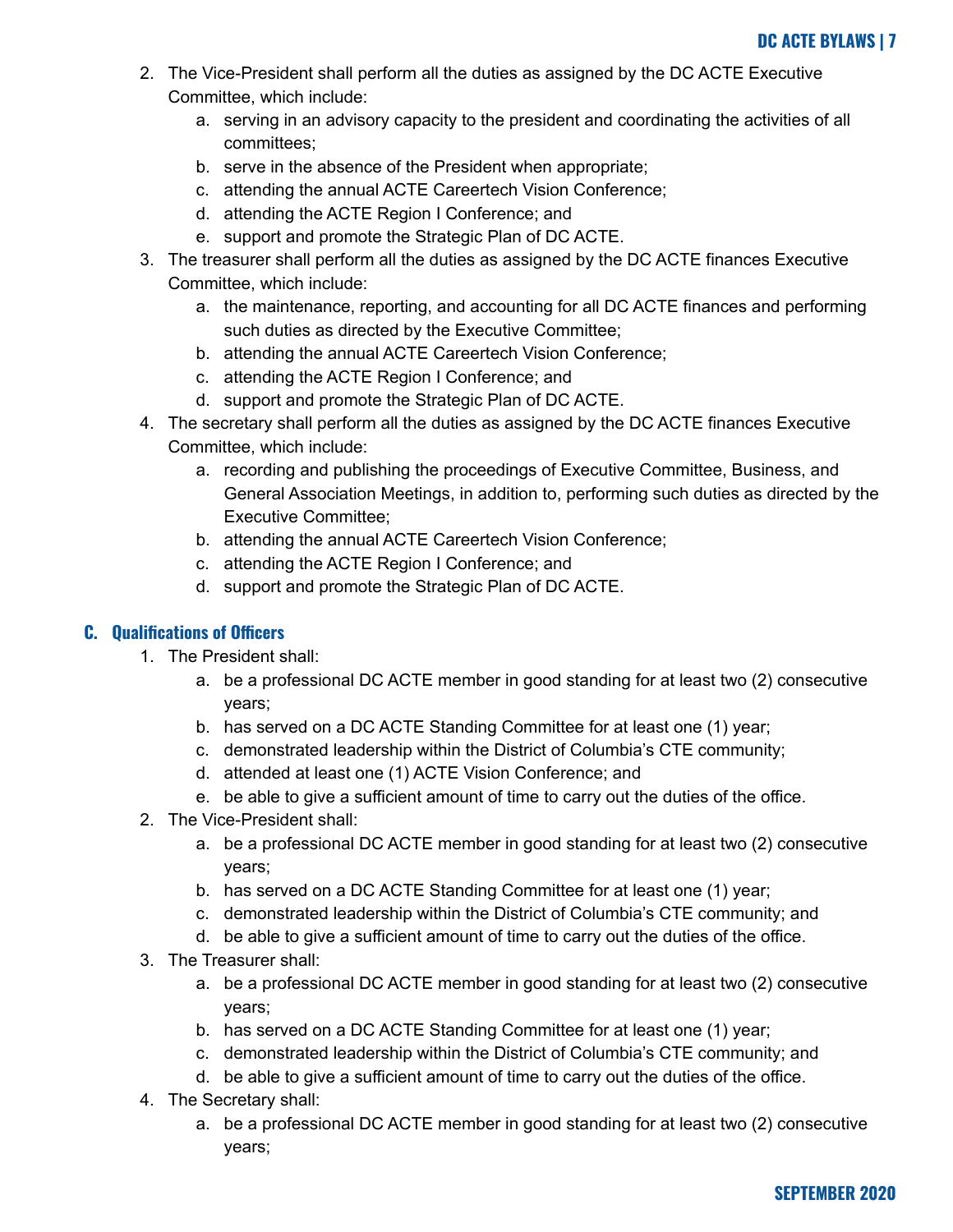- b. demonstrated leadership within the District of Columbia's CTE community; and
- c. be able to give a sufficient amount of time to carry out the duties of the office.

## <span id="page-7-0"></span>**D. Resignation and Removal**

- 1. An individual member may be removed from Executive Committee membership, if such member:
	- a. has a 30 day lapse in membership dues;
	- b. has willfully deceived the Executive Committee by giving false information;
	- c. has used his/her auspices or his/her Committee membership for unethical purposes, or has misused his/her auspices or Committee membership for illegal purposes, or has been convicted of a felony under the criminal law under whose jurisdiction the member or the member's conduct legally falls;
	- d. has committed a material breach, or breaches, of any of the provisions of the Committee's by-laws, which, in the opinion of the Executive Committee, are of a serious nature;
	- e. has knowingly furnished false information at the time of appointment, or selection, to the Committee; or
	- f. has not attended at least two or more meetings of the Executive Committee within a twelve-month period, or if the member has changed employment status, or domicile, or by other relevant circumstances has made continuation of service on the Committee irrelevant, or impractical, especially if the member has failed to inform the Committee of such changes in employment, domicile or of other relevant circumstances in a timely manner (except for reasons of illness, incapacitation or untimely family circumstances).
- 2. The Executive Committee may consider an appeal of its decision of removal, provided any new information offered as grounds for rebuttal.

## **ARTICLE VI. COMMITTEES**

## <span id="page-7-2"></span><span id="page-7-1"></span>**A. Establishment of Committees**

- 1. The Executive Committee shall establish procedures for the creation and operation of Standing and Ad Hoc committees as it deems appropriate. The President shall recommend to the Executive Committee on a regular basis the creation, dissolution and consolidation of these bodies. All committee members and chairpersons shall be members of DC ACTE.
- 2. All committees will have a chairperson. Co-Chairs will be at the discretion of the President and/or chairperson.
- 3. Due to vacancies or resignations, the President may appoint members and leaders of committees as appropriate.

## <span id="page-7-3"></span>**B. Standing Committees**

The DC ACTE Standing Committees were established to support the on-going programming, administration, and strategic planning of the Association.

- 1. Executive Committee:
	- a. the Executive Committee serves as the governing body of DC ACTE and shall have the authority and responsibility for the supervision, finance, and direction of the association.
	- b. the Executive Committee consists of the following positions:
		- i. President
		- ii. Vice-President
		- iii. Secretary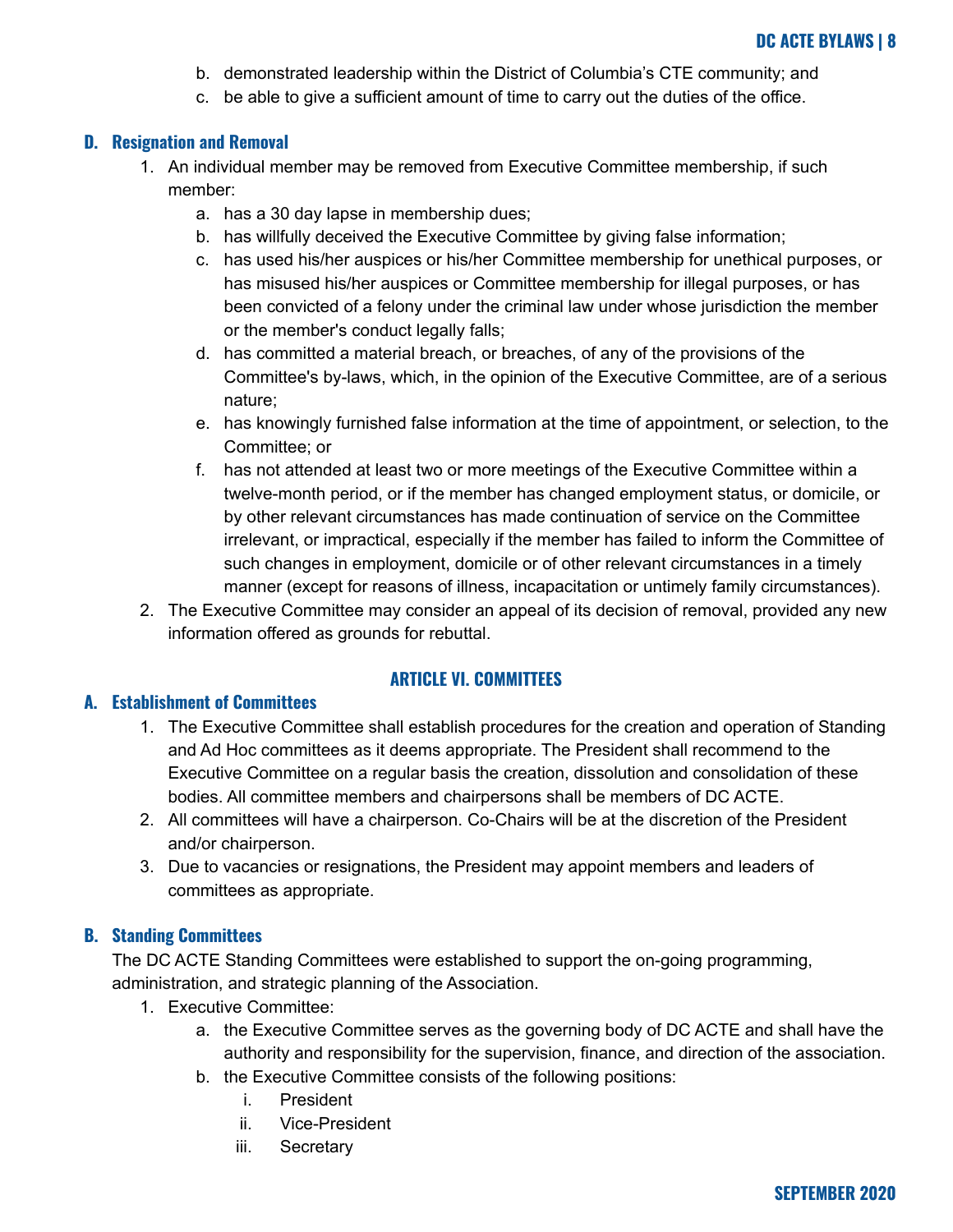- iv. Treasurer
- v. Ex-officio Member (Office of the State Superintendent of Education)
- c. the Executive Committee shall meet at the call of the president or when requested by at least three members of the Executive Committee
- 2. Policy and Bylaws Committee:
	- a. shall review, edit, and make recommendations concerning the Bylaws of the State Association.
- 3. Membership Value and Engagement Committee:
	- a. promotes DC ACTE membership, disseminates pertinent information concerning CTE to members, and conveys to the public the purposes and function of DC ACTE.
- 4. Professional Development and Leadership Committee:
	- a. provides DC ACTE members with meaningful, timely, and engaging opportunities to expand their research development knowledge and add valuable skills to professionals within the CTE community.
- 5. Awards and Recognition Committee:
	- a. is responsible for all awards and/or competitions sponsored by DC ACTE and ACTE.
- 6. Finance Committee
	- a.
- 7. Advocacy and Awareness Committee:
	- a. promotes the value of CTE within the District of Columbia through the planning, execution, coordination, and dissemination of public awareness campaigns and legislative matters.
- 8. Industry and Strategic Partnerships Committee:
	- a. strengthen and foster existing and potential partnerships and relationships with both public and private organizations to support CTE within the District of Columbia.

## <span id="page-8-0"></span>**C. Ad Hoc Committees**

The DC ACTE Ad Hoc Committees are formed to support specific tasks or objectives, and dissolved upon completion of the task or achievement of the objective. These committees include the nominating committee and others that are determined by the Executive Committee.

- 1. Nominating Committee:
	- a. manages the nominations, policies, and procedures for the DC ACTE Executive Board and Standing Committee Chairpersons positions.

## **ARTICLE VII. ELECTIONS**

## <span id="page-8-2"></span><span id="page-8-1"></span>**A. Eligibility**

- 1. The officers and chairpersons for DC ACTE shall be elected from the professional members of the Association who have participated in DC ACTE, including the organization and groups within DC ACTE.
- 2. They should be nominated on the basis of demonstrated leadership within the District of Columbia's CTE community. No officer having been elected to and having served a two (2) full terms may succeed himself/herself.
- 3. DC ACTE members who have had active membership for twelve (12) consecutive months may nominate candidates for officer and chairperson positions.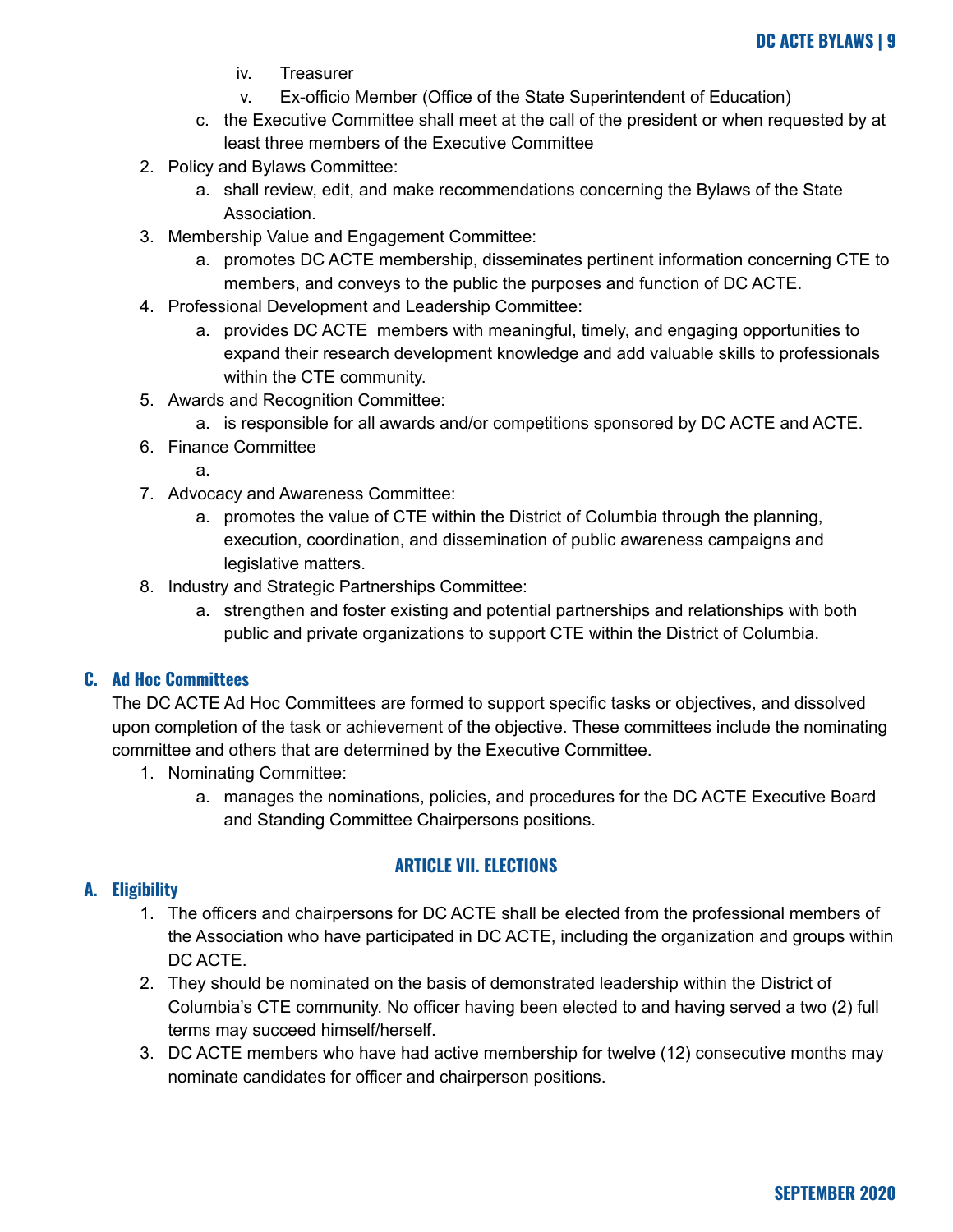## <span id="page-9-0"></span>**B. Process of Nomination**

- 1. The process of selecting the DC ACTE nominees for the Officers and Chairpersons will be determined by the Executive and Nominating Committees, according to the qualifications outlined in these Bylaws.
- 2. Nominations will be open from January 1 through April 1 of each calendar year.
- 3. Candidates can nominate themselves for an office or chairperson position.
- 4. Candidates can only be nominated for one office or position during an election.

## <span id="page-9-1"></span>**C. Procedures of Election**

- 1. The DC ACTE Nominating Committee shall present to the membership candidates for the offices of President, Vice-President, Treasurer, Secretary, and all Standing Committee Chairpersons electronically, 30 days prior to the last Business Association Meeting of the calendar year.
- 2. A sample electronic ballot of approved nominees, biographical sketches, and platform statements shall also be published on the DC ACTE website.
- 3. Voting for the offices of President, Vice-President, Treasurer, Secretary, and all Standing Committee Chairpersons shall be held during the last Business Meeting of the calendar year. The Nominating Committee will allow for sufficient time before the end of the meeting to count the ballots.
- 4. The Nominating Committee shall appoint three tellers who shall count all ballots. Tellers must be approved by the Executive Board, 30 days prior to the election.
- 5. The Nominating committee shall certify to the Executive Committee the names of the persons duly elected.
- 6. In case of a tie vote, the DC ACTE Executive Committee shall cast the deciding vote. A plurality vote shall constitute an election.
- 7. All elections will be conducted electronically.

## <span id="page-9-2"></span>**D. Vacancies in Office**

- 1. If a vacancy occurs in the office of President, the Vice-President shall assume the duties of the President for the remainder of the term of office.
- 2. If a vacancy occurs in any other office on the Executive Committee, other than by expiration of a term, the remaining Executive Committee is empowered to fill said office for the unexpired term.
- 3. If a vacancy occurs for a chairperson of a Standing Committee, other than by expiration of a term, the Executive Committee is empowered to fill said office for the unexpired term.
- 4. All vacancies shall be filled within 60 days of declared vacancy.
- 5. After 60 days, unfilled vacancies can be filled through the nomination and election process outlined in these Bylaws.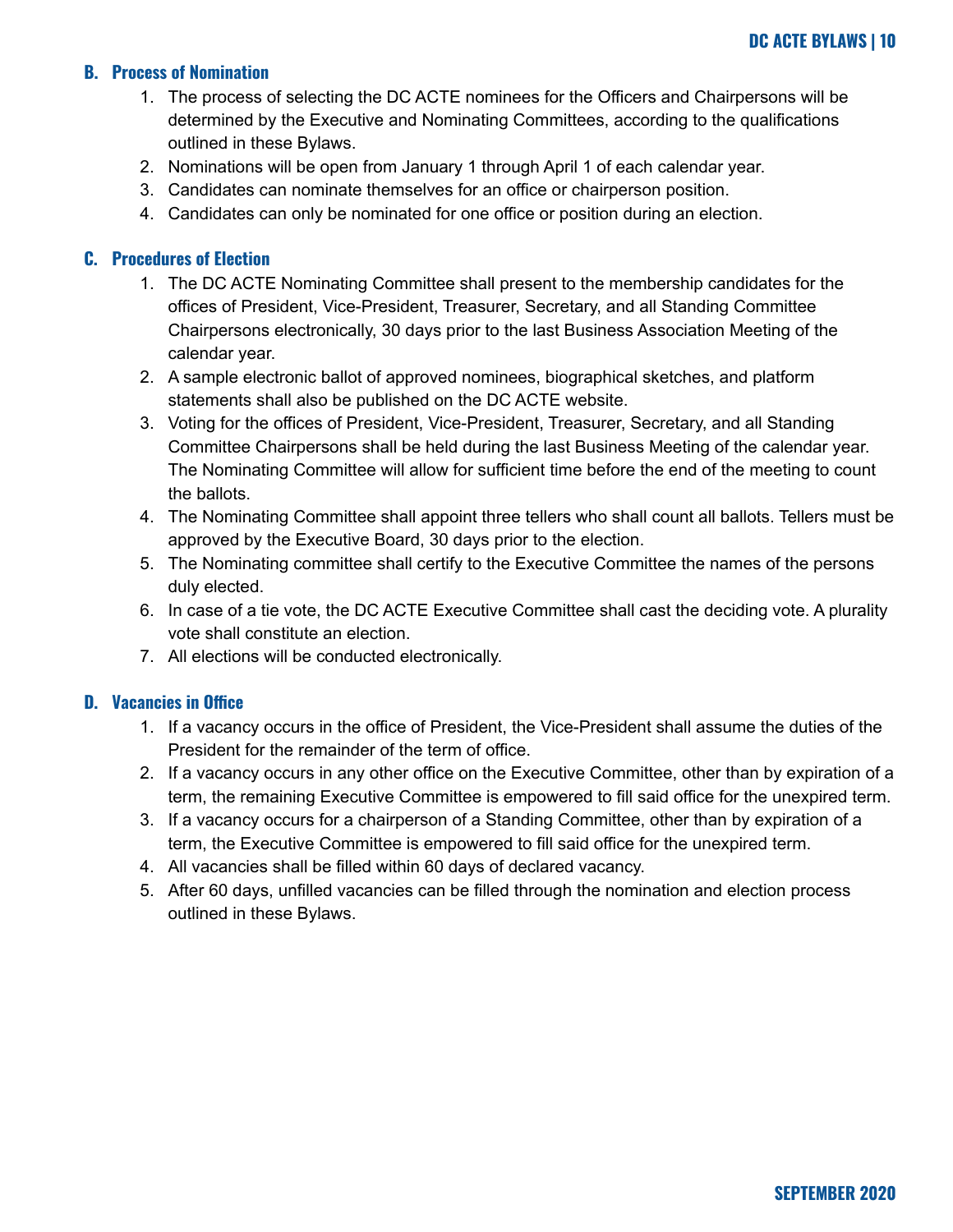## **ARTICLE VIII. MEETINGS**

#### <span id="page-10-1"></span><span id="page-10-0"></span>**A. Annual General Association Meeting**

DC ACTE shall have one (1) Annual General Association Meeting to be held in August, at the place and time of the annual conference.

#### <span id="page-10-2"></span>**B. Business Meetings**

DC ACTE shall have two (2) Business meetings to be held in December and June at the place and time determined by the Executive Committee.

#### <span id="page-10-3"></span>**C. Ad Hoc Meetings**

Ad Hoc meetings shall be called by the DC ACTE President when authorized by the Executive Committee, as needed

#### <span id="page-10-4"></span>**D. Leadership Meetings**

The Executive Committee and Standing Committee chairpersons will meet monthly at a time set by the aforementioned leaders.

## <span id="page-10-5"></span>**E. Recess**

DC ACTE shall recess in July except for any approved meetings and activities sanctioned by the President.

## <span id="page-10-6"></span>**F. Quorum**

- 1. Annual General Association Meeting:
	- a. the number of members present at the Annual General Association Meeting shall constitute as a quorum.
- 2. Business Meetings:
	- a. the number of members present at the Business Meeting shall constitute as a quorum.
- 3. Ad Hoc Meetings:
	- a. the number of members present at the Business Meeting shall constitute as a quorum.
- 4. Leadership Meetings:
	- a. the presence of a majority of the Executive Committee and Standing Committee chairpersons shall be necessary to constitute a quorum.

#### **ARTICLE IX. FISCAL YEAR**

<span id="page-10-7"></span>The financial year of the Association shall be from July 1 of one year through June 30 of the following year.

#### **ARTICLE X. PARLIAMENTARY AUTHORITY**

<span id="page-10-8"></span>Robert's Rules of Order, Newly Revised, will govern any provision not covered by the Bylaws of the DC ACTE.